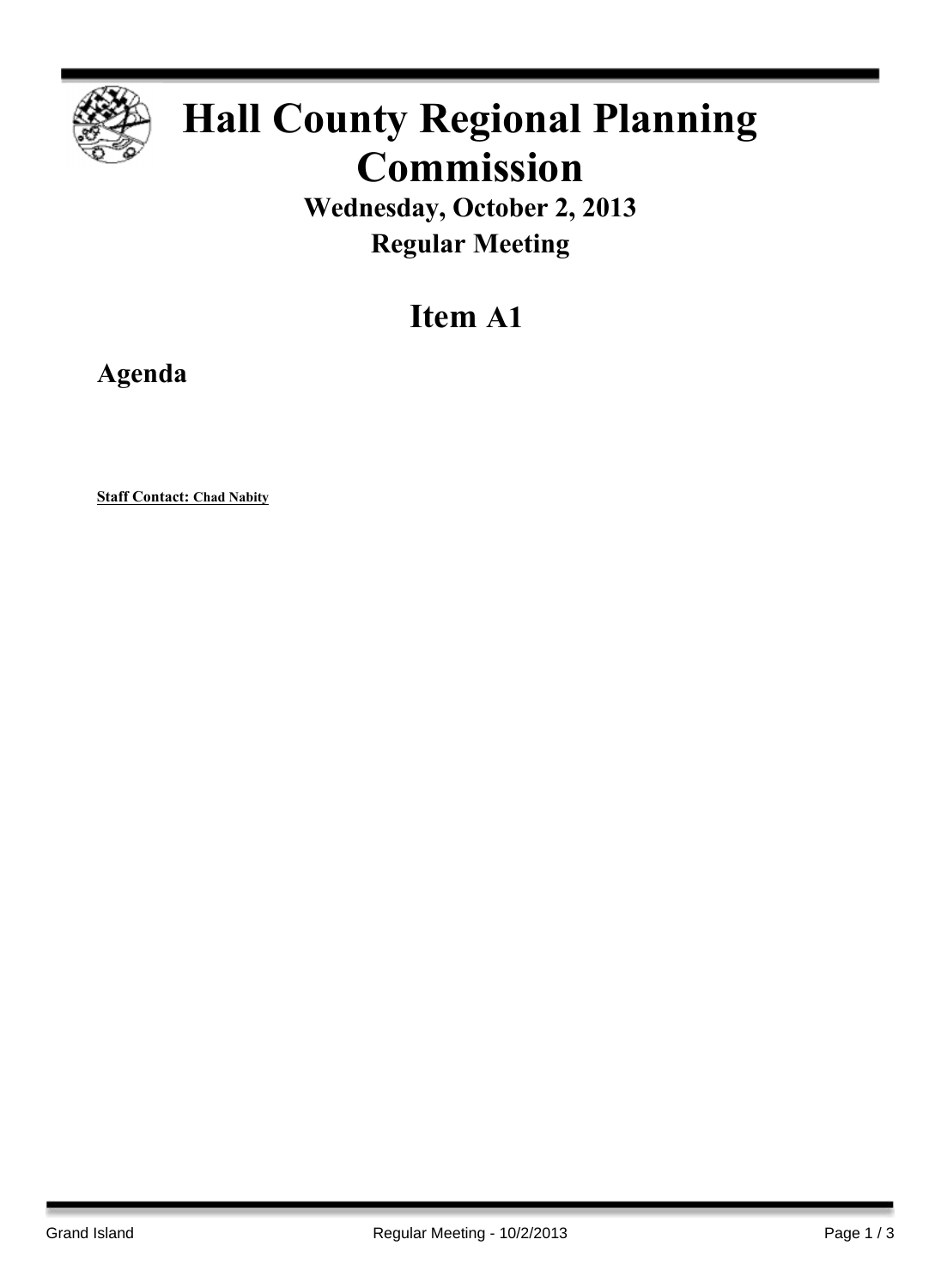### **REGIONAL PLANNING COMMISSION**

#### **AGENDA AND NOTICE OF MEETING Wednesday, October 2, 2013 6:00 p.m. City Hall Council Chambers — Grand Island**

**1. Call to Order.**

**This is a public meeting subject to the open meetings laws of the State of Nebraska. The requirements for an open meeting are posted on the wall in this room and anyone who would like to find out what those are is welcome to read through them**.

- **2. Minutes of September 4, 2013.**
- **3. Request Time to Speak.**
- **4. Public Hearing -** Concerning adoption of a blight and substandard Area 13. This property is located between south Lincoln Ave., and south Adams Street, and west Oklahoma Ave., and west Phoenix Ave., in the City of Grand Island. (C-27-2013GI)
- **5. Public Hearing -** Concerning adoption of a blight and substandard Area 14. This property is located between Faidley Aye and 13<sup>th</sup> Street. Along the east side of Webb Road, in the City of Grand Island. (C-26-2013GI)

#### **Consent Agenda**

- **6. Final Plat – Copper Creek Estates 5 th Subdivision** located south of Old Potash Highway and west of Cherokee Ave., in the City of Grand Island, in Hall County, Nebraska. Consisting of (20) and 5.644 acres.
- **7. Final Plat – Larry Wilhelmi Subdivision** located south of One R Rd., and east of 110<sup>th</sup> Rd., in Hall County, Nebraska. Consisting of (1 Lot) and 14.263 acres.
- **8. Final Plat – Dibbern Pork 2nd Subdivision** located south of Schimmer Drive and east of Cameron Road in Hall County, Nebraska. Consisting of (1 Lot) and 3.6967 acres.
- **9. Final Plat – Lazy H Subdivision** located north of Capital Ave, and west of Bluff Center Rd., in Hall County, Nebraska. Consisting of (1 Lot) and 2.80 acres.
- **10.Community Beautification Award**
- **11. Planning Director's Report**